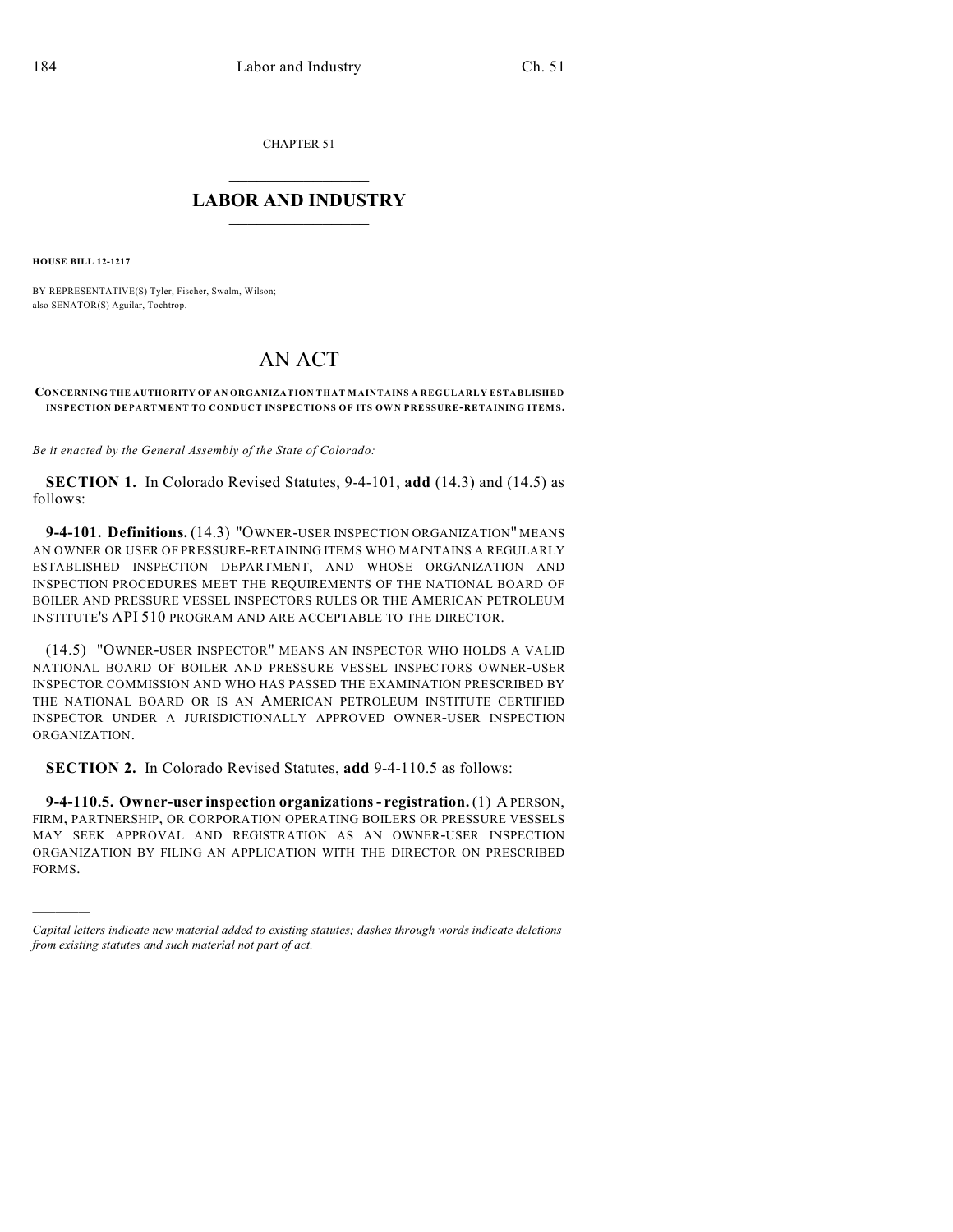## Ch. 51 Labor and Industry 185

(2) THE APPLICANT SHALL SHOW THE NAME OF THE ORGANIZATION AND ITS PRINCIPAL ADDRESS AND THE NAME AND ADDRESS OF THE PERSON OR PERSONS HAVING SUPERVISION OVER INSPECTIONS MADE BY THE ORGANIZATION ON THE APPLICATION AND REGISTRATION. THE APPLICANT SHALL REPORT CHANGES IN SUPERVISORY PERSONNEL TO THE DIRECTOR WITHIN THIRTY DAYS AFTER THE CHANGE.

(3) EACH OWNER-USER INSPECTION ORGANIZATION SHALL:

(a) CONDUCT INSPECTION OF ITS NONEXEMPT BOILERS AND PRESSURE VESSELS, UTILIZING ONLY QUALIFIED INSPECTION PERSONNEL;

(b) RETAIN ON FILE AT THE LOCATION WHERE EQUIPMENT IS INSPECTED A TRUE RECORD OR COPY OF THE REPORT OF EACH INSPECTION SIGNED BY THE OWNER-USER INSPECTOR WHO MADE THE INSPECTION;

(c) PROMPTLY NOTIFY THE DIRECTOR OF ANY BOILER OR PRESSURE VESSEL THAT DOES NOT MEET REQUIREMENTS FOR SAFE OPERATION;

(d) MAINTAIN INSPECTION RECORDS THAT INCLUDE A LIST OF NONEXEMPT BOILERS AND PRESSURE VESSELS, SHOWING THE SERIAL NUMBER AND THE ABBREVIATED DESCRIPTION AS MAY BE NECESSARY FOR IDENTIFICATION, THE DATE OF THE LAST INSPECTION OF EACH UNIT, THE APPROXIMATE DATE OF THE NEXT INSPECTION, AND DOCUMENTATION OF ALL REPAIRS. SUCH INSPECTION RECORDS SHALL BE READILY AVAILABLE FOR EXAMINATION BY THE DIRECTOR, THE CHIEF BOILER INSPECTOR, OR THEIR DESIGNEE DURING BUSINESS HOURS.

(e) TRANSMIT A STATEMENT ANNUALLY TO THE DIRECTOR, ON A DATE MUTUALLY AGREED UPON.THE INDIVIDUAL HAVING SUPERVISION OVER THE INSPECTIONS MADE DURING THE PERIOD COVERED SHALL SIGN THE STATEMENT AND SHALL INCLUDE THE NUMBER OF VESSELS INSPECTED DURING THE YEAR AND SHALL CERTIFY THAT EACH INSPECTION WASCONDUCTED IN ACCORDANCE WITH THE INSPECTION REQUIREMENTS IN THE COLORADO BOILER AND PRESSURE VESSEL RULES.

(4) A STATE-ISSUED CERTIFICATE OF INSPECTION IS REQUIRED FOR BOILERS AND PRESSURE VESSELS INSPECTED BY AN OWNER-USER INSPECTION ORGANIZATION WHEN ALL OF THE REQUIREMENTS IN THIS SECTION ARE MET.

(5) AN INDIVIDUAL OR ORGANIZATION PERFORMING AN INSPECTION PURSUANT TO THIS SECTION SHALL HAVE LIABILITY INSURANCE APPROPRIATE FOR THE SIZE AND SCOPE OF THE RELEVANT INSPECTION.

**SECTION 3. Act subject to petition - effective date.** This act takes effect at 12:01 a.m. on the day following the expiration of the ninety-day period after final adjournment of the general assembly (August 8, 2012, if adjournment sine die is on May 9, 2012); except that, if a referendum petition is filed pursuant to section 1  $(3)$